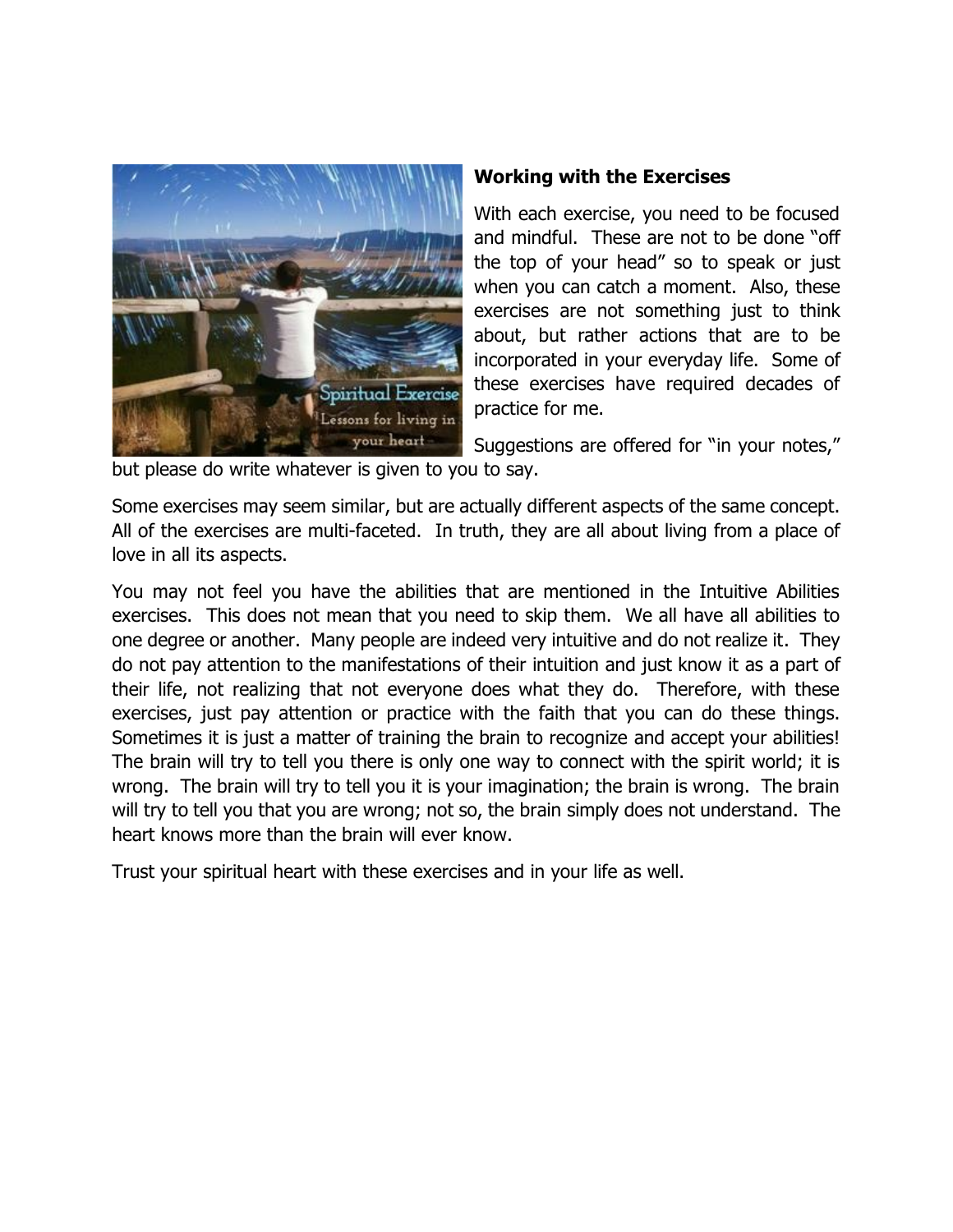

We begin with the challenge to go a whole day without thinking or saying anything negative about any individual, corporation, government or governmental official... whew! Always we come from a place of love, and within that love all will resolve itself... Being in a place of love is not the same as loving everything and everyone, but rather acting from the energy of love, being love. Love is not an action when thought about this way, but rather a place from where you act.

In your notes, pay attention to your snap judgments of people, places and events. Is it a habit? From where did you learn these judgments? If you look at issues from a place of love, how would they look different? Also pay attention to how you feel when you go a whole day with no negative words about anything. (CPE)

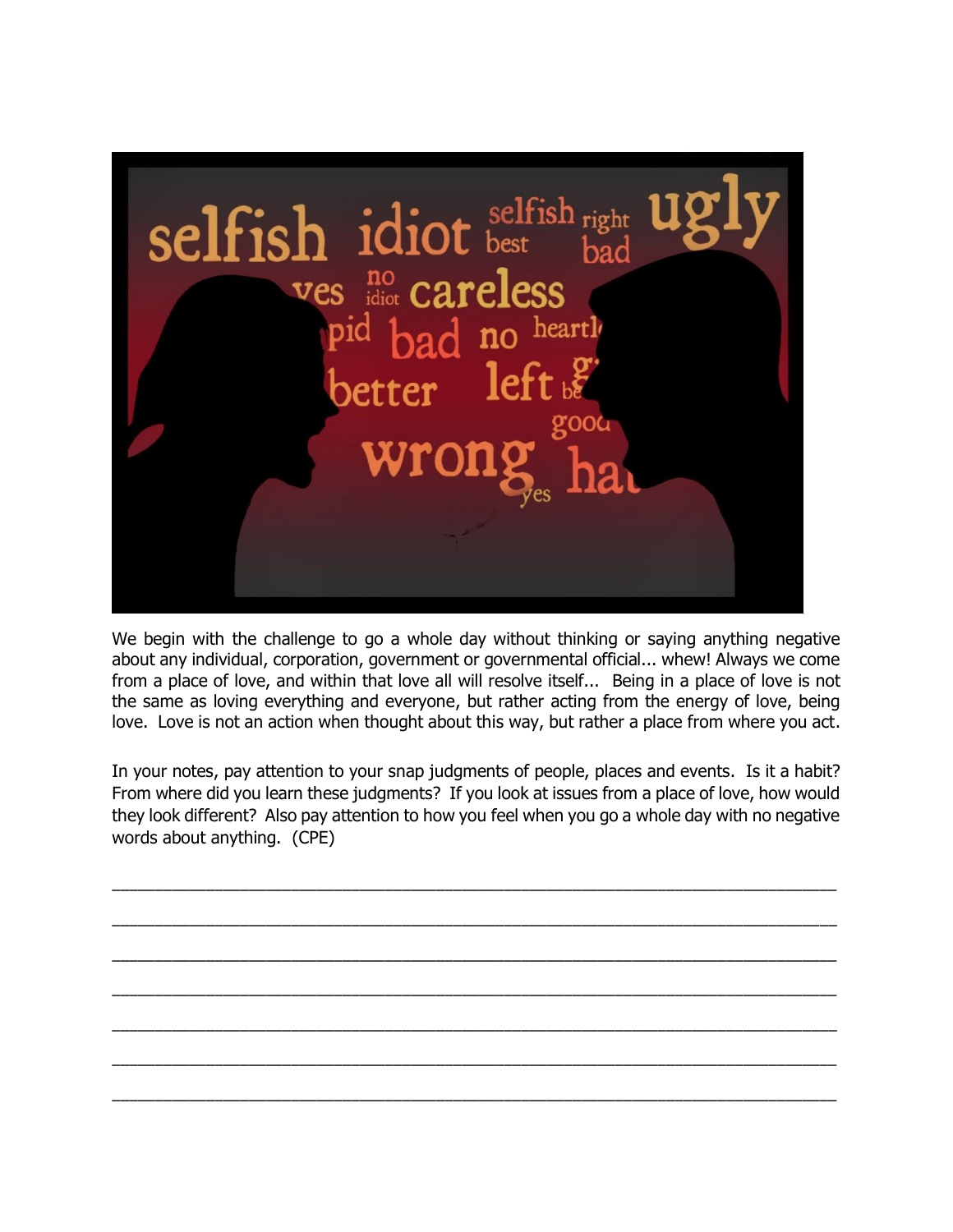When we care about someone, we make the effort to stay in touch. When we do not, then we tend to drift apart. Prayer is our "keeping touch" with Spirit, and meditation is our "listening." This week, let's try to stay in touch!

However, please note that in our experience, those who pray for patience, strength, faith and so forth are generally answered by receiving situations that require the practice of these attributes. We are never spoon fed anything when it comes to Spirit; we earn it all. So we have found it is most helpful to simply offer prayers of gratitude. (SWL)

 $Hi.$ Just dropping a line to let you know how grateful I am. I will be in touch. Miss N. Hugh 143 Memory Lane With love. Togetherville, MA. 01111  $\mathcal{D}_{\cdot}$ 

In your notes, list the things each day for which you can give gratitude, whether you have them or not. Also consider the things in your life that are larger and ongoing for which you are grateful.

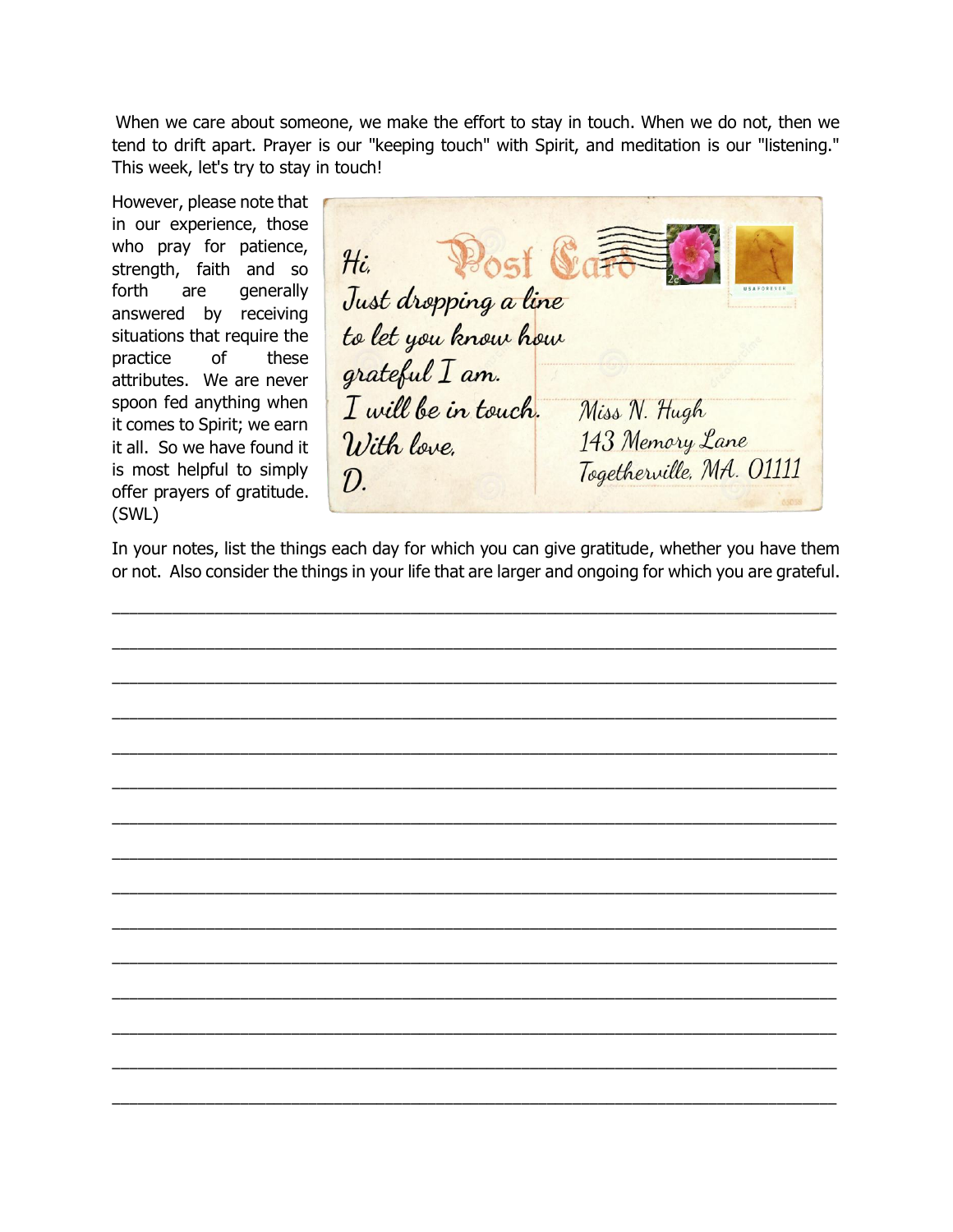

Practice being brave. When we worry or doubt, we are actually saying that Spirit or God or whatever name we give the Universal Forces is not enough. With Spirit all things are possible. So practice knowing you are cared for and be brave, while being mindful it is not good to be foolish.

Note: Remember that fear is a choice. Fear also clouds our ability to see our options. The strength is within you. Find it and lean upon it. Find the faith for that in which you believe and know it is true. Consider the ways you can be brave. (SWL)

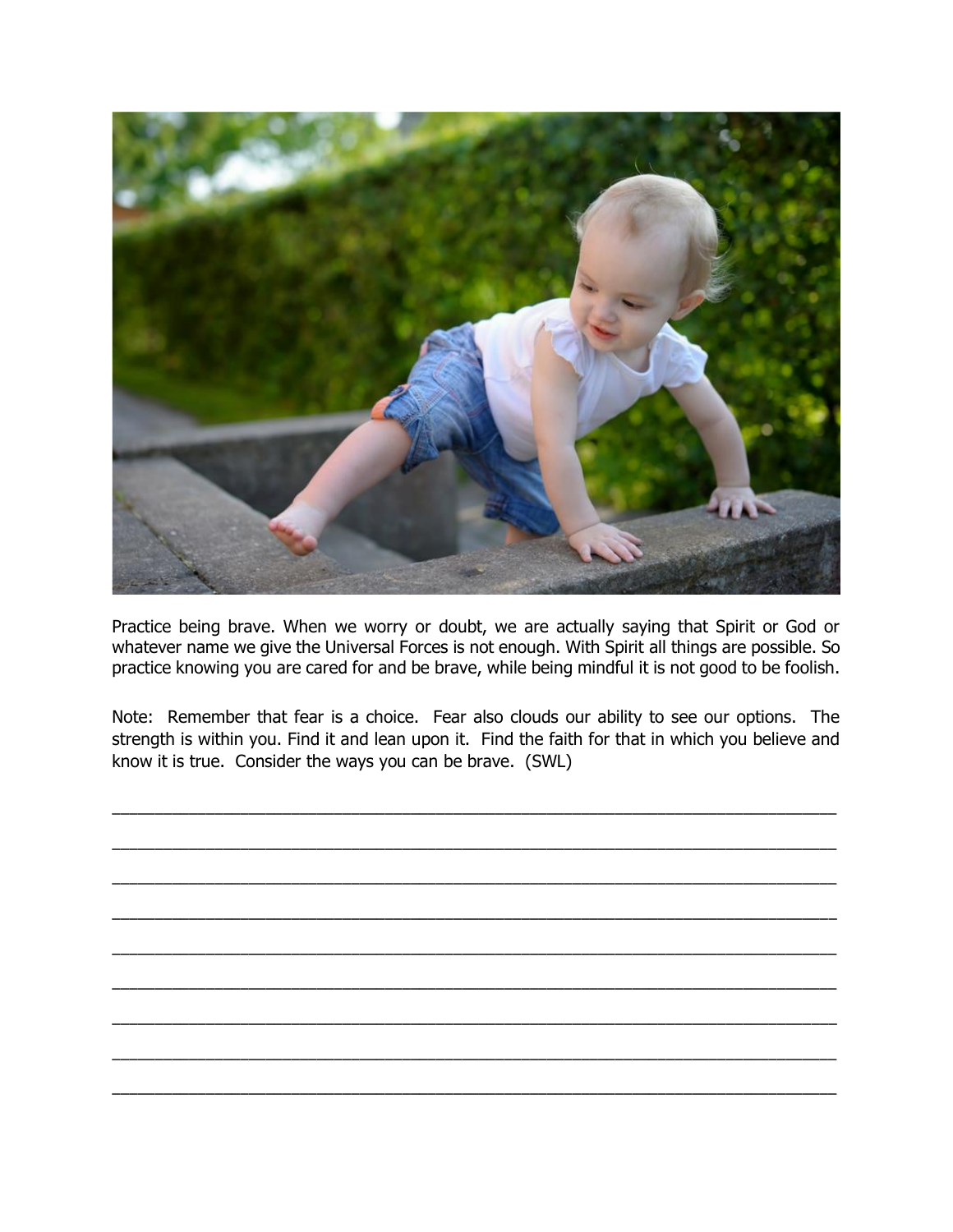

Thinking on language and the concept of oneness, try to avoid the words they, them or those people. Instead try saying "those of us who..." whether or not you feel you belong in the group or not. For example, those of us who harm the earth... Yikes! It is not as easy as it sounds, but we are all one in our true selves.

In your notes, consider what western society uses to separate people from all other entities, including humans. (R)